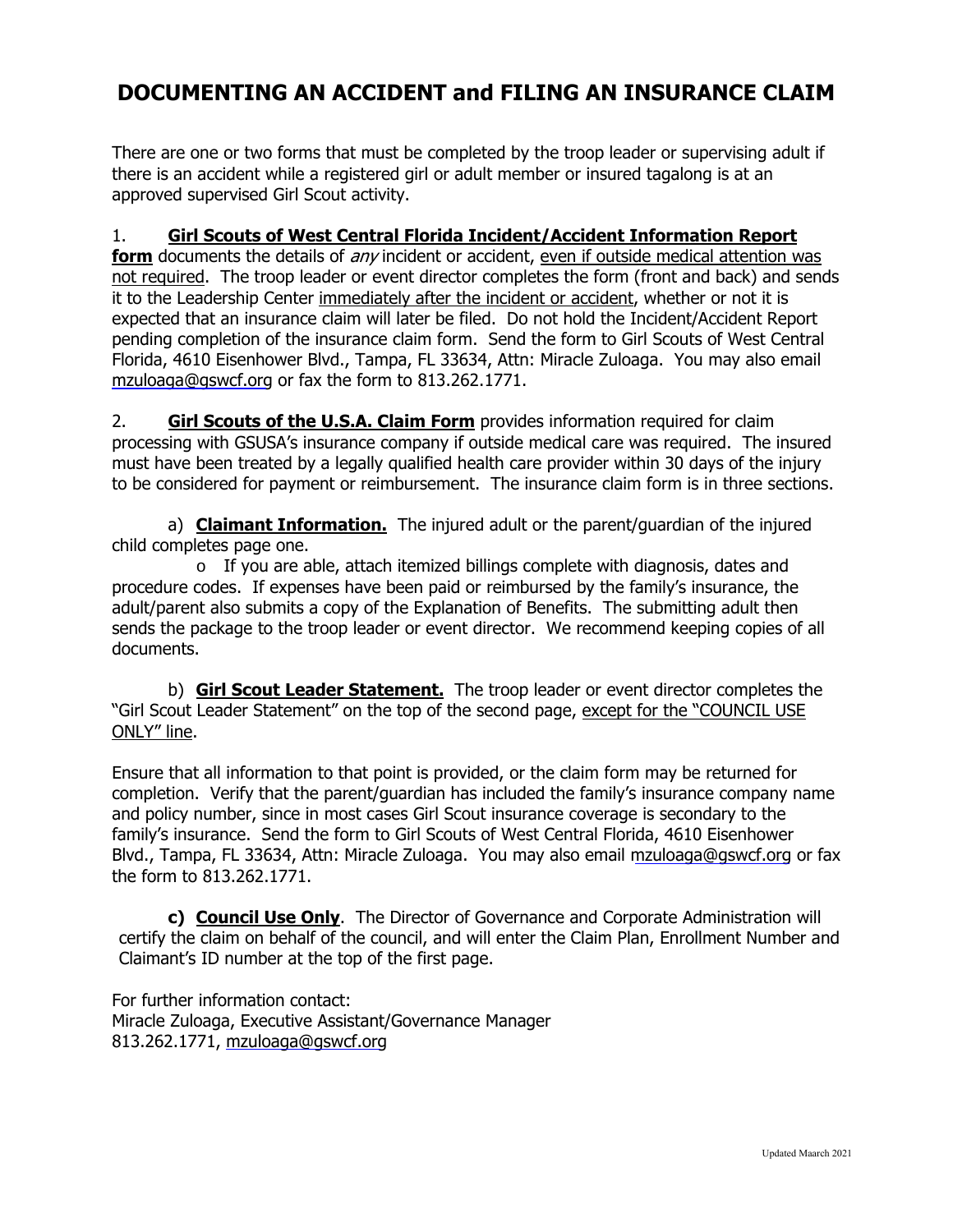4610 Eisenhower Blvd. Tampa, FL 33634 (813) 281-4475



## **INCIDENT / ACCIDENT INFORMATION REPORT**

| If child, parent(s) name: $\sqrt{2}$ |  |  |
|--------------------------------------|--|--|
|                                      |  |  |
|                                      |  |  |
|                                      |  |  |
|                                      |  |  |
|                                      |  |  |
|                                      |  |  |
|                                      |  |  |
|                                      |  |  |
|                                      |  |  |
|                                      |  |  |
|                                      |  |  |

Witnesses (name, address and telephone):

| <b>NAME</b> | <b>ADDRESS</b> | <b>PHONE</b> |
|-------------|----------------|--------------|
|             |                |              |
|             |                |              |
|             |                |              |

 $\_$  , and the state of the state of the state of the state of the state of the state of the state of the state of the state of the state of the state of the state of the state of the state of the state of the state of the

Complete and submit this report for any injury (whether outside medical care was required or not) or any incident that needs to come to the attention of senior council management.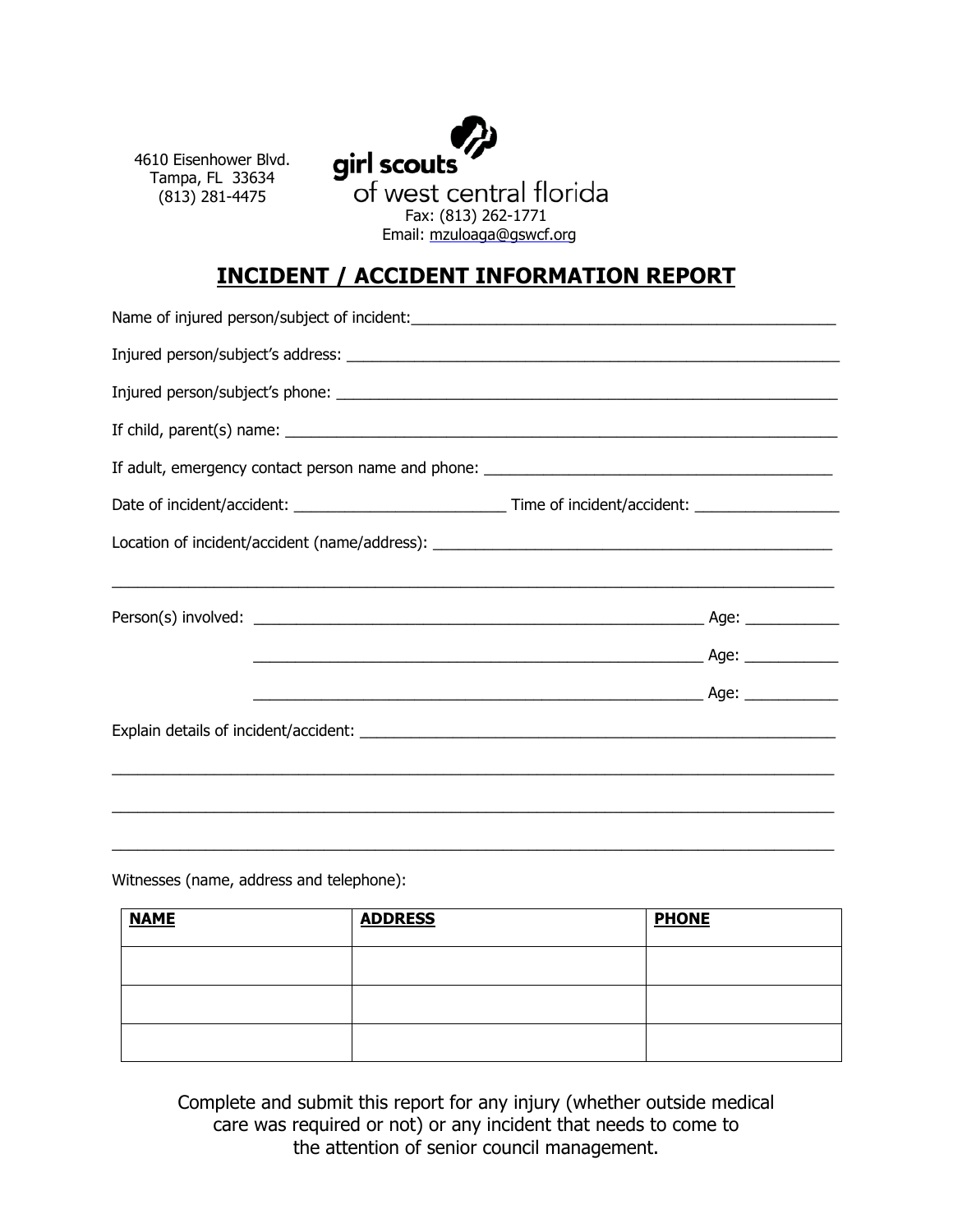**Actions Taken** 

| <u> 1989 - Johann Stoff, amerikansk politiker (d. 1989)</u>                                                           |           |
|-----------------------------------------------------------------------------------------------------------------------|-----------|
| Was the person transported to an outside medical care facility?                                                       | Yes<br>No |
|                                                                                                                       |           |
|                                                                                                                       |           |
|                                                                                                                       |           |
|                                                                                                                       |           |
| <u> 1989 - Johann John Stoff, deutscher Stoffen und der Stoffen und der Stoffen und der Stoffen und der Stoffen u</u> |           |
| Was any type of medication administered?<br>Yes                                                                       | No        |
|                                                                                                                       |           |
|                                                                                                                       |           |
|                                                                                                                       |           |
|                                                                                                                       |           |
| Girl Scout Position:<br><u> 1989 - Johann Barbara, martxa alemaniar a</u>                                             |           |

Mail report to: Girl Scouts of West Central Florida, Inc. Attn: Miracle Zuloaga 4610 Eisenhower Blvd. Tampa, FL 33634  $or$ Fax to (813) 262-1771 or Email to mzuloaga@gswcf.org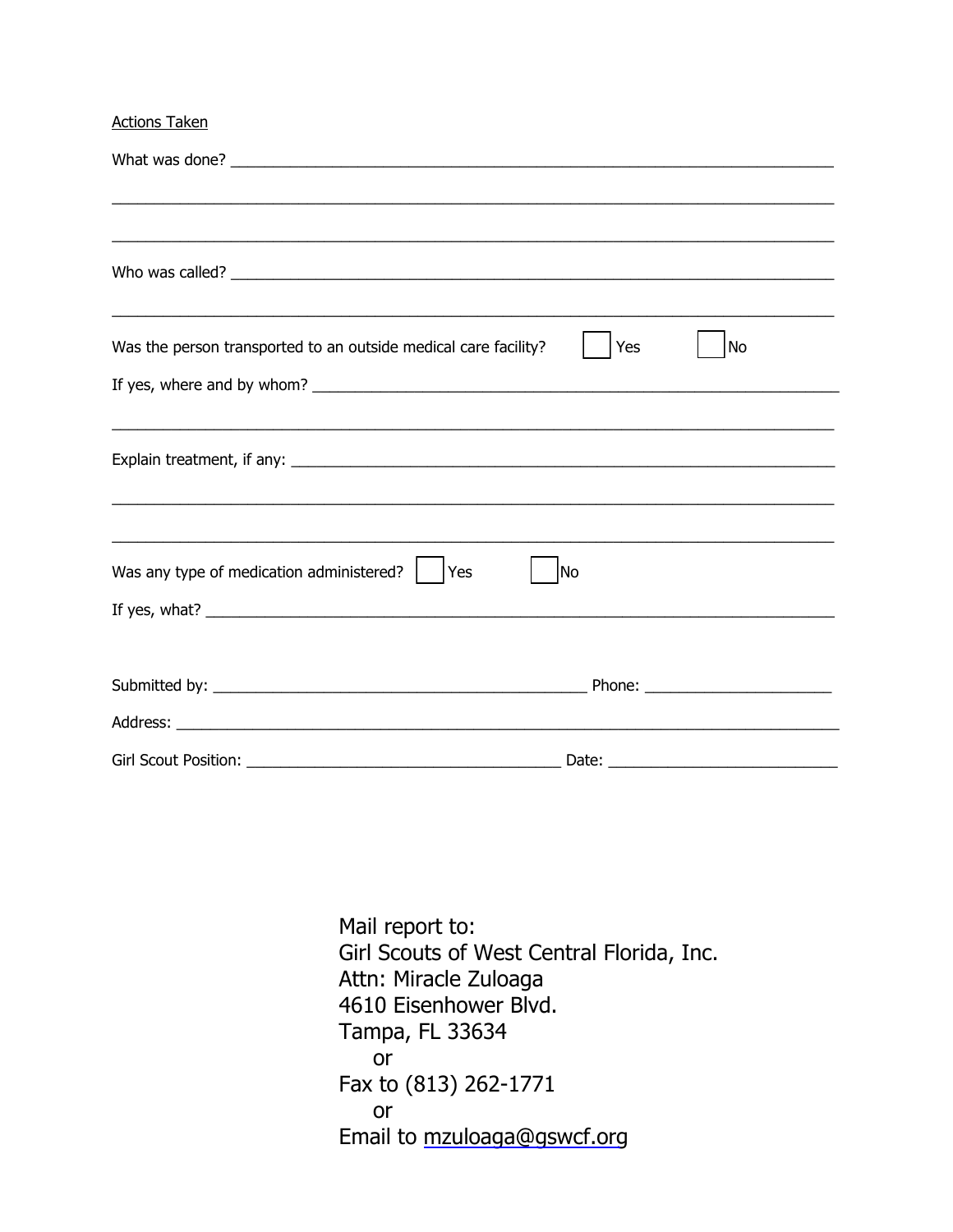# **Girl Scouts of the U.S.A. Claim Form**

Mail any additional bills (properly identified by injured person and Council name) to:

Special Risk Services P.O. Box 31156 Omaha, Nebraska 68131 1-800-524-2324



### **Claimant Information – All Questions Must Be Answered**

| Claim is made under the following Plan: |                                      |  |  |  |
|-----------------------------------------|--------------------------------------|--|--|--|
|                                         | $Plan 1 - Basic Coverage$            |  |  |  |
|                                         | $\Box$ Plan 2 – Participant Accident |  |  |  |
|                                         |                                      |  |  |  |

Plan 3E – Extended Event

- Plan 3P Extended Event Plan 3PI – International Extended Event
- International Inbound

**Enrollment Request ID:** (Applicable to Optional Coverages only)

| Name of claimant                                   |                   | <b>Identification Number</b> | Age                 | Date of Birth                        |
|----------------------------------------------------|-------------------|------------------------------|---------------------|--------------------------------------|
| Claimant's address                                 | Number and Street | City                         | State               | ZIP Code                             |
| If claimant is a minor, name of parent or guardian |                   |                              | <b>Phone Number</b> |                                      |
| Address of parent or guardian                      | Number and Street | City                         | State               | $\overline{\phantom{a}}$<br>ZIP Code |

If your organization has selected coverage containing a Nonduplication amount, the benefits will be considered as follows: The Nonduplication amount, as stated in your selected coverage, of medically necessary services and supplies can be paid regardless of other insurance coverage. For expenses over the Nonduplication amount, or if you expect the total to exceed the Nonduplication amount, you must submit to your primary insurance carrier. We require their Explanation of payment even if it is applied to your deductible. If Denied, send a copy of your denial notice. Include itemized bills.

|                                                                                  | Phone No. $($ $)$ $-$            |
|----------------------------------------------------------------------------------|----------------------------------|
|                                                                                  |                                  |
|                                                                                  |                                  |
| Name of all companies providing your insurance coverage or prepaid health plans. |                                  |
| <b>Address</b>                                                                   | <b>Policy or Certificate No.</b> |
|                                                                                  |                                  |
|                                                                                  |                                  |
|                                                                                  |                                  |

**If you do not have other coverage, sign and date the following statement.**

**I, \_\_\_\_\_\_\_\_\_\_\_\_\_\_\_\_\_\_\_\_\_\_\_\_\_\_\_\_\_\_\_\_\_\_\_\_\_\_\_\_\_\_\_\_\_ , on\_\_\_\_\_\_\_\_\_\_\_\_\_\_\_\_\_\_\_\_\_\_\_ , verify there is no other insurance coverage available for these and all expenses related to this claim.**

**I hereby certify that all above information is true and complete.**

**I verify that I have read and understand the fraud statement for my state that accompanied this form.**

**New York Claimants: ANY PERSON WHO KNOWINGLY AND WITH INTENT TO DEFRAUD ANY INSURANCE COMPANY OR OTHER PERSON FILES AN APPLICATION FOR INSURANCE OR STATEMENT OF CLAIM CONTAINING ANY MATERIALLY FALSE INFORMATION OR CONCEALS FOR THE PURPOSE OF MISLEADING INFORMATION CONCERNING ANY FACT MATERIAL THERETO, COMMITS A FRAUDULENT INSURANCE ACT, WHICH IS A CRIME AND SHALL ALSO BE SUBJECT TO A CIVIL PENALTY NOT TO EXCEED FIVE THOUSAND DOLLARS AND THE STATED VALUE OF THE CLAIM FOR EACH SUCH VIOLATION. (PURSUANT TO 11 NYC RR86)**

**\_\_\_\_\_\_\_\_\_\_\_\_\_\_\_\_\_\_\_\_\_\_\_\_\_\_\_\_\_\_\_\_\_\_\_\_\_\_\_\_\_\_\_\_\_\_\_\_\_\_\_\_\_\_\_\_\_\_\_\_\_\_\_\_\_\_\_\_\_\_\_\_\_\_\_\_\_ \_\_\_\_\_\_\_\_\_\_\_\_\_\_\_\_\_\_\_\_\_\_\_\_\_\_\_\_\_\_\_\_\_\_\_\_\_ Signature (Parent/Guardian) Date** 

**ATTACH ITEMIZED BILLS WITH A DOCTOR'S DIAGNOSIS**